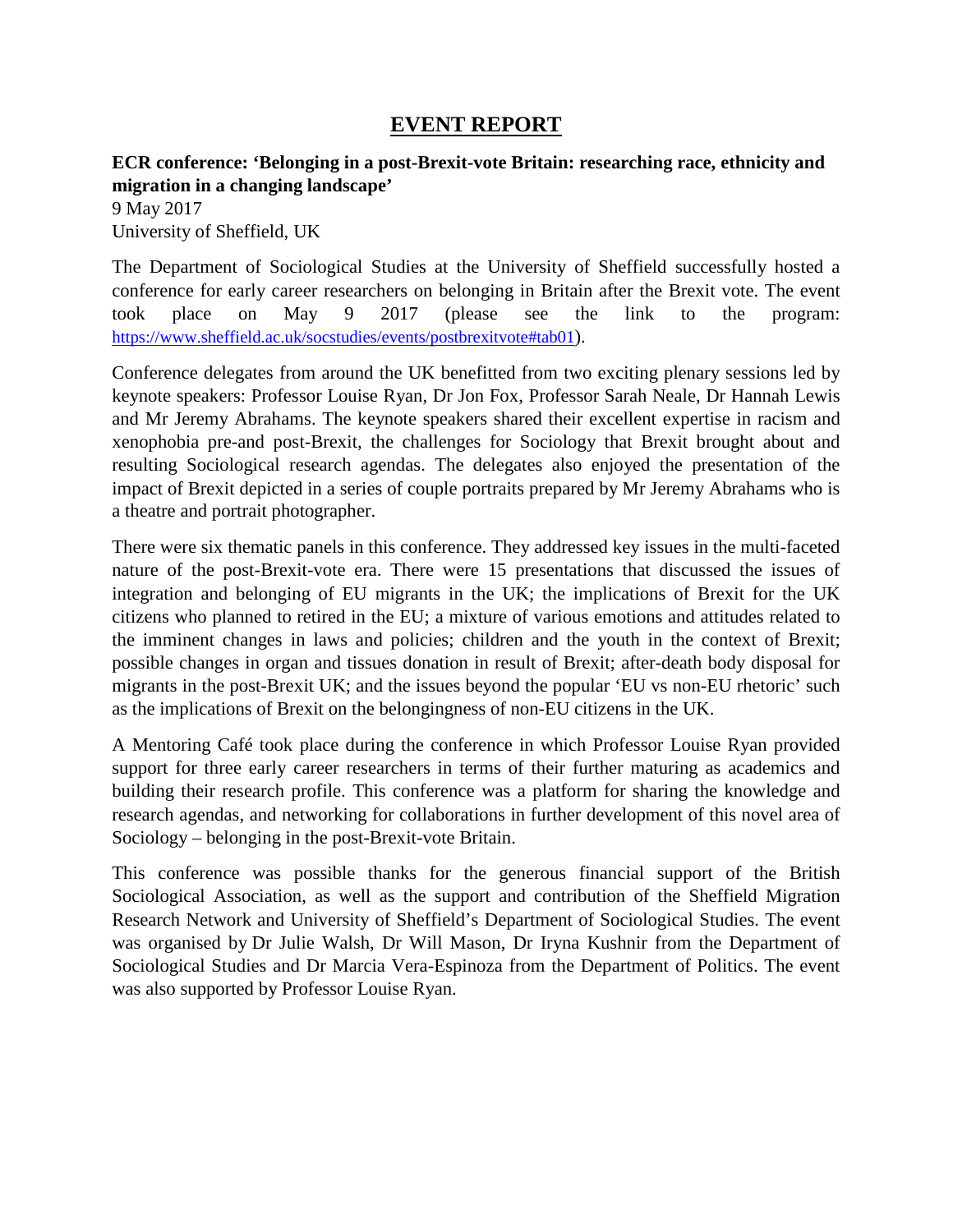

Keynote speaker Sarah Neal discussing the politics of race in the context of Brexit